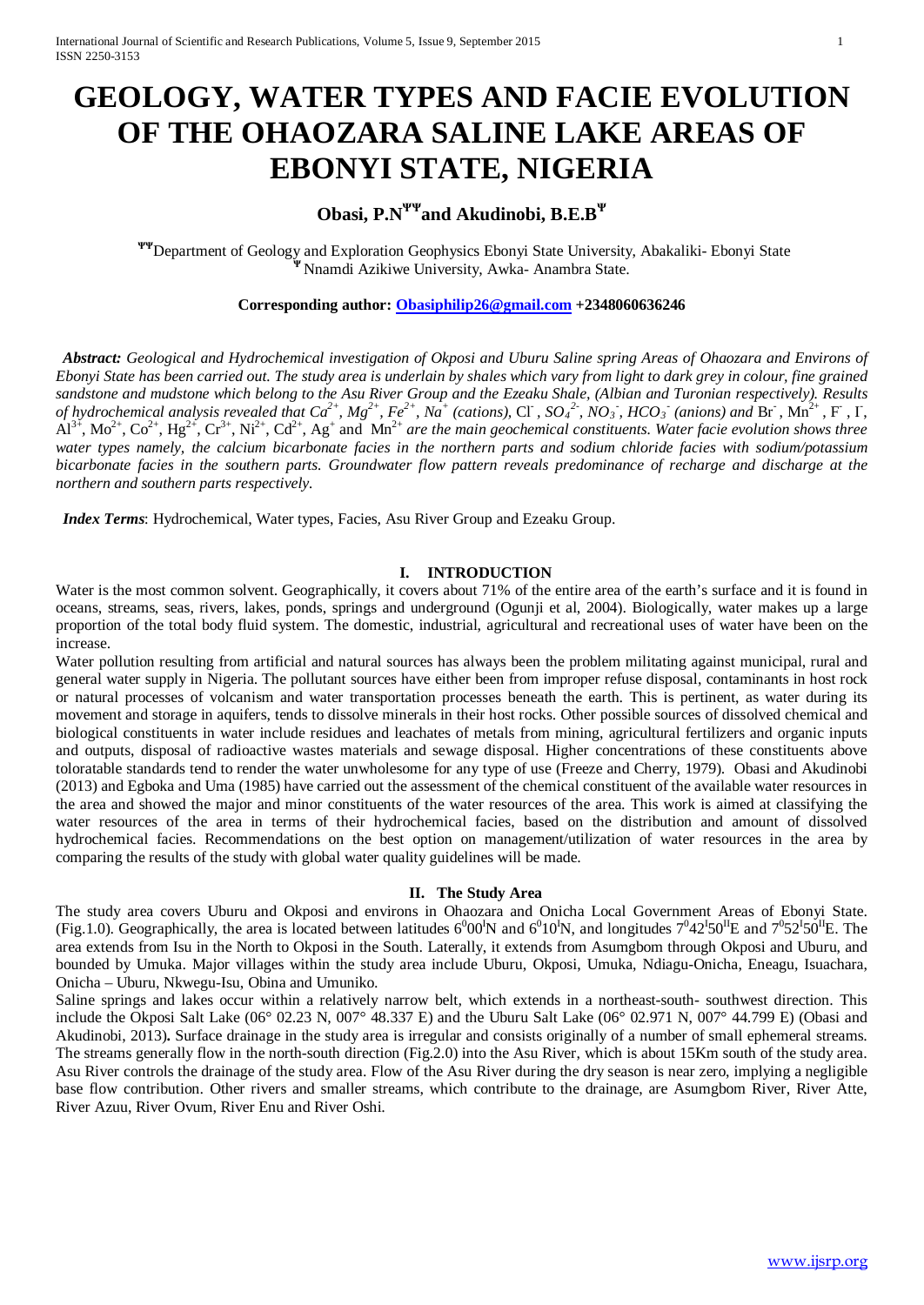International Journal of Scientific and Research Publications, Volume 5, Issue 9, September 2015 2 ISSN 2250-3153



#### **Fig. 2: Map study area showing water sample locations**

# **III. METHOD OF STUDY**

Geologic field mapping was carried out to determine the geology of the area. Strikes and dips of beds were measured, and rock samples were collected for laboratory investigation. Water samples were also collected. A total of twenty- eight (28) Water samples were collected from groundwater and surface water sources for hydrochemical analysis. Twenty (20) samples were collected from boreholes while eight (8) were collected from surface sources (Fig 2.0). Temperature, electrical conductivity and pH were measured using a digital meter. Laboratory analysis for the concentration of major ions comprising  $Ca^{2+}$ ,  $Mg^{2+}$ ,  $Fe^{2+}$ ,  $Na<sup>+</sup>, SO<sub>4</sub><sup>2+</sup>, NO<sub>3</sub>$ , Cl, HCO<sub>3</sub><sup>-</sup> and CO<sub>3</sub><sup>2</sup>- was done using DR 2010 spectrophotometer. The results were analyzed and compared with the World Health Organization (WHO) standards for water quality.

#### **IV. GEOLOGY OF THE STUDY AREA**

The study area is underlain by the Asu River Group and the Ezeaku Formation (Fig 3.0). The Asu River Group is the oldest sedimentary rock in southeastern Nigeria (Simpson, 1954). It is exposed variously in the Abakaliki area where they are often referred to as the Abakaliki Shale. These rocks are overlain by the Ezeaku Formation, as there is no evidence to suggest the break between the Asu River Group and the Ezeaku Shale, although the junction has not been seen (Simpson, 1954). The area is predominantly underlain by shale, sandstones, siltstones, sandy shale and limestone. Based on the lithologic, structural and stratigraphic positions, three broad lithostratigraphic units have been recognized. These are:Unit A: the light-gray shale; unit B: the sandstone/siltstone; and unit C; the dark-gray shale, (Table 1.0, Fig.3). These units strike in the NE-SW direction and dip in the Southeast (SE) direction, with dips ranging between  $17^0$  -  $45^0$ .

**UNIT A**: **The Light-Grey Shale Unit** covers a greater portion of the study area, predominantly the Western parts. The unit is composed of light-grey shale, which weathers into brownish shale. The shales are often pyritic, fossiliferous, easily fragmented, laminated, fissile and generally micaceous. This unit is also composed of fine-grained micaceous sandstones and sandy shale.

**UNIT B**: **The Sandstone/Siltstone Unit** overlie the light-grey shale unit although the contact is gradational. The unit is composed of whitish, fine to medium grained consolidated sandstone, siltstone and mudstone. The sandstone is well bedded, calcareous and highly indurated. The outcrops are massive in some places. These sandstones are intercalated with very fine whitish to greyish siltstones and mudstones, which occupy the lower parts of the unit.

**UNIT C**: **Dark-Grey Shale Unit** is predominant in the eastern part of the study area. The unit is composed of dark-grey, flaggy shale. These shales are highly indurated and calcareous. This is due to high content of organic matter. This unit is also composed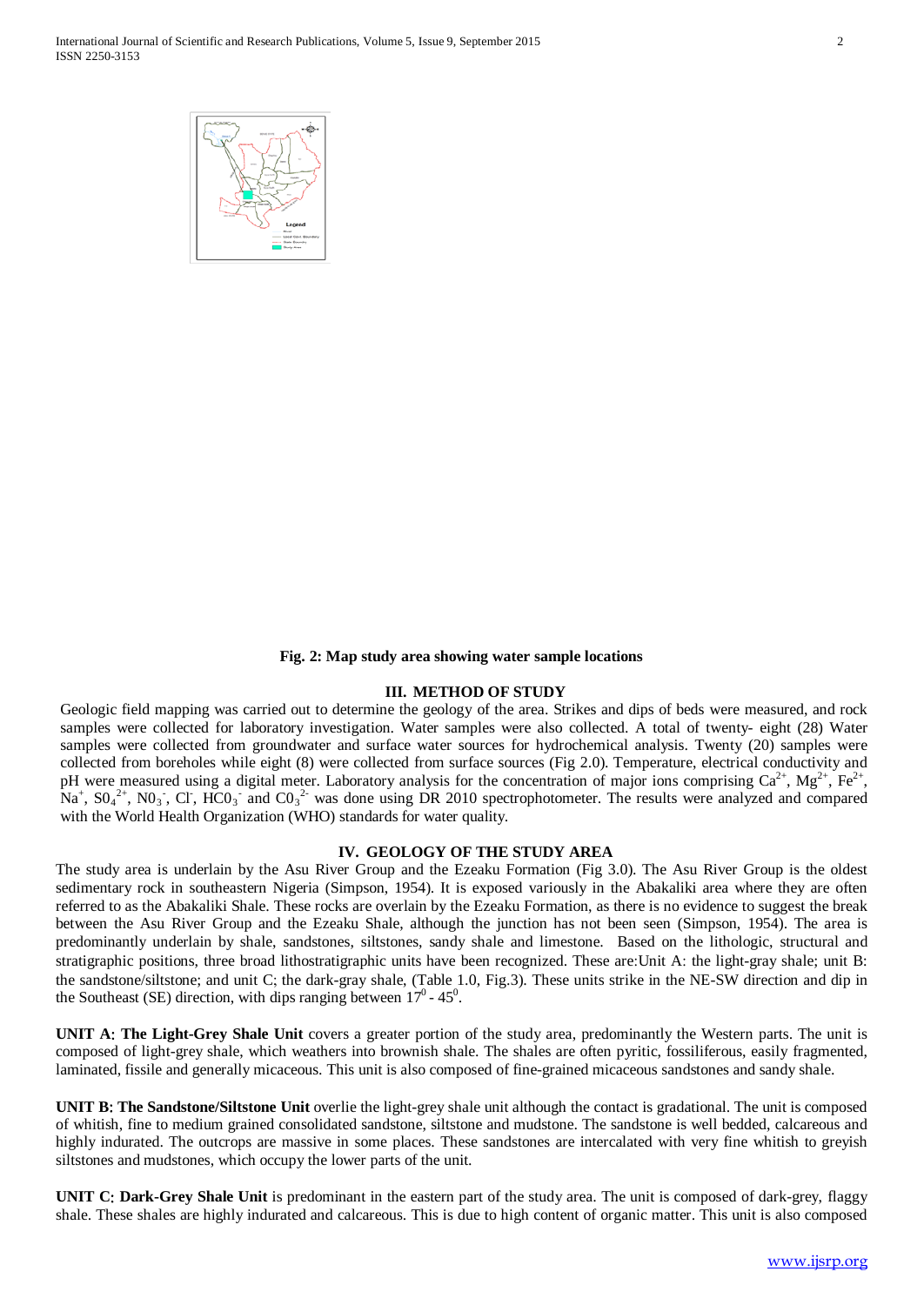of dark-grey calcareous limestones facie, interbedded with calcareous fine grained sandstone. These limestones occur as thin interbeds in the shale.

# **V. Results and Discussion**

 $Ca<sup>2+</sup>$  values of the study area ranges between 0.01mg/l-1.22mg/l, except in the Okposi salt lake where it increased excessively to 274.5mg/l.

Iron mostly occurs in the form of ferrous bicarbonates (Fe(HCO<sub>3</sub>)<sub>2</sub>), ferrous sulphate (FeSO<sub>4</sub>), or ferrous chloride (FeCl<sub>2</sub>), especially when it occurs in acidic surface water (Back and Hanshaw, 1971). The values of iron ( $Fe<sup>2+</sup>$ ) in the area ranges between 0 to 0.07mg/l, and the maximum value was recorded in the Uburu salt lake. However, the boreholes have low  $Fe<sup>2+</sup>$  content. The  $Fe<sup>2+</sup>$  content indicates a uniform value for all the aquifer units. The analysis revealed that the magnesium ion concentration in water samples in the area ranges between 0.34-2.62mg/l for the boreholes while that of surface water is also on that average, but the Okposi salt lake is excessively high, having a value of 990mg/l.

Potassium  $(K^+)$  and sodium  $(Na^+)$  are present in natural waters in low concentrations. They occur in plant and animal matters, and may be introduced to the environment as sewages, industrial effluents, agricultural fertilizers and other farm inputs. All these are leached into natural waters, contributing to concentrations in natural waters.

The concentration of  $HCO_3$  ions ranges between 0.34mg/l-2.82mg/l for the boreholes and about the same range for the surface waters except for the Okposi salt lake with about 1204.5mg/l. This indicates a high level of hardness for the salt lake. The concentration of sulphate in the study area ranges between  $0m/l$  to 3.0mg/l. The concentration of Cl in the study area is excessively high in some places. This includes the Ahia Ochie boreholes (927mg/l), Okposi Ukwu borehole (822mg/l), and Ndiagu Onicha (528mg/l). Other boreholes in the area have low concentrations (between 0.62-5.6mg/l). The Cl concentration values in the surface water samples are also high (between 235.5mg/l– 679.0mg/l). The areas of higher concentrations are areas closer to the salt lakes, and within the fractured shale aquifer units, while those in the sandstone/siltstone aquifers are low. These high concentrations may be due to leachate from the brine loaded bedrocks and halite mineralization, which is not far from the area. It might also be as a result of sewage disposal. The concentration of  $N0<sub>3</sub>$  in the study area ranges from 0 mg/l (in many places) to 0.30 mg/l (the highest value). This concentration is high due to excessive use of agricultural fertilizers and nitrogenous waste dumping in the area.

# **Water Types, Hydrochemical Sequence and Facie Evolution**

Results of hydrochemical analysis are used to determine the cummulative impacts or concentrations of certain constituents in water. The distribution and concentration of chemical constituents in natural waters is controlled by a number of factors including geology, amount of water supply, vegetation and climate (Todd, 1980). Egboka, et al, (1993), enumerated five major factors that can influence the distribution of the aqueous species in groundwater. These include:

- a. Diagenetic processes of recrystallization, dolomatization and cementation;
- b. The existence of geological structures (such as fractures, fissures, joints, bedding planes, lithologic boundaries and solution cavities);
- c. Chemical mass-transfer, which is controlled by mass balance;
	- d. Thermodynamic variables related to physicochemical environment, ande.
		- e. Hydrodynamic factors (such as flow pattern, permeability, hydraulic gradient) which govern the flow path and discharge.

| AGE             | <b>FORMATION</b>           | UNIT                          | <b>LITHOFACIES</b>                                 |  |  |
|-----------------|----------------------------|-------------------------------|----------------------------------------------------|--|--|
|                 |                            |                               | Dark, Flaggy and hard shales.                      |  |  |
| <b>TURONIAN</b> |                            |                               | Contains minor bands of                            |  |  |
|                 |                            | C: DARK-GREY SHALES           | sandstones. With highly calcareous indurated       |  |  |
|                 | <b>EZEAKU</b>              |                               | limestones.                                        |  |  |
|                 |                            |                               | Sandstones, whitish and calcareous. Siltstones     |  |  |
|                 |                            |                               | are also whitish and interbedded with              |  |  |
|                 |                            | <b>B: SANDSTONE/SILTSTONE</b> | mudstones.                                         |  |  |
|                 | <b>ASU</b><br><b>RIVER</b> |                               | Shales, light grey in colour, contains finegrained |  |  |
| <b>ALBIAN</b>   | <b>GROUP</b>               |                               | micaceous sandstones and sandy shales.             |  |  |
|                 |                            | A: LIGHT-GREY SHALES          |                                                    |  |  |

# **TABLE 1.0 STRATIGRAPHY OF THE STUDY AREA.**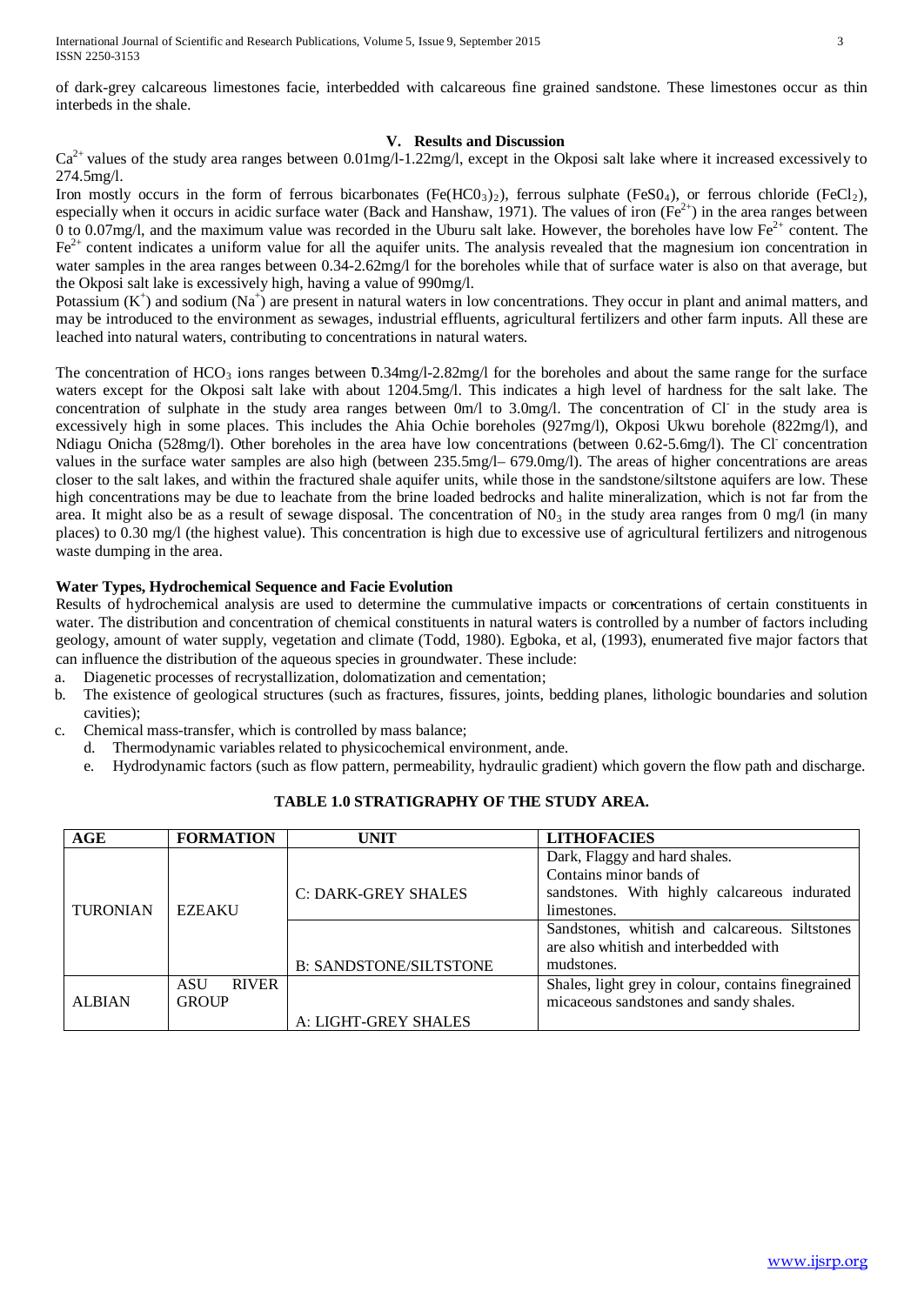

**Fig. 3: Geologic map of Okposi-Uburu And environs**

| <b>SAMPLE</b>                  | <b>SAMPLE NO</b> | Colour | p <sup>H</sup> | Electrical         | Turbidity | Total<br>Dissolved |
|--------------------------------|------------------|--------|----------------|--------------------|-----------|--------------------|
| <b>LOCATION</b>                |                  |        | (mg/l)         | Conductivity       | (mg/l)    | Solid<br>(TDS)     |
|                                |                  |        |                | $(\mu \text{Scm})$ |           | (mg/l)             |
| Okposi salt lake               | OP/09/L2         | 5.00   | 11.50          | 527.10             | 10.00     | 497,700.00         |
| Uburu salt lake                | OP/09/L5         | 10.00  | 10.60          | 13.00              | 23.00     | 129,600.00         |
| Ahia Ochie Uburu               | OP/09/L6         | 30.00  | 9.60           | 2.10               | 149.00    | 699.00             |
| Okposi Ukwu                    | OP/09/L10        | 10.00  | 9.40           | 1.92               | 158.00    | 928.00             |
| Nkwegu-Isu                     | OP/09/L11        | 18.00  | 7.50           | 0.18               | 10.00     | 96.00              |
| Omoniko                        | OP/09/L12        | 9.00   | 7.30           | 0.19               | 28.00     | 86.00              |
| Hand dug wel (Ameachi )l okosi | OP/09/L3         | 15     | 8.4            | 0.12               | 48        | 53.00              |
| Isuachara onicha               | OP/09/L7         | 10     | 8.3            | 0.21               | 11        | 98                 |
| Onicha Uburu                   | OP/09/L8         | 10     | 8.2            | 0.23               | 15        | 102                |
| Atavo Okposi                   | OP/09/L9         | 10     | 8.0            | 0.22               | 37        | 110                |
| Umuka                          | OP/09/L13        | 17     | 8.2            | 2.00               | 148       | 284                |
| Ndiagu Onicha                  | OP/09/L14        | 10     | 9.4            | 2.06               | 1800      | 80                 |
| River Atta (Okposi)            | Op/09/L1         | 5      | 9.4            | 4.38               | 18        | 1510               |
| River Asumgbom (Uburu)         | Op/09/L4         | 5      | 8.5            | 0.18               | 15        | 81                 |

# **TABLE 2.0**: **CONCENTRATION OF PHYSICAL PARAMETERS IN WATER SAMPLES ANALYZED**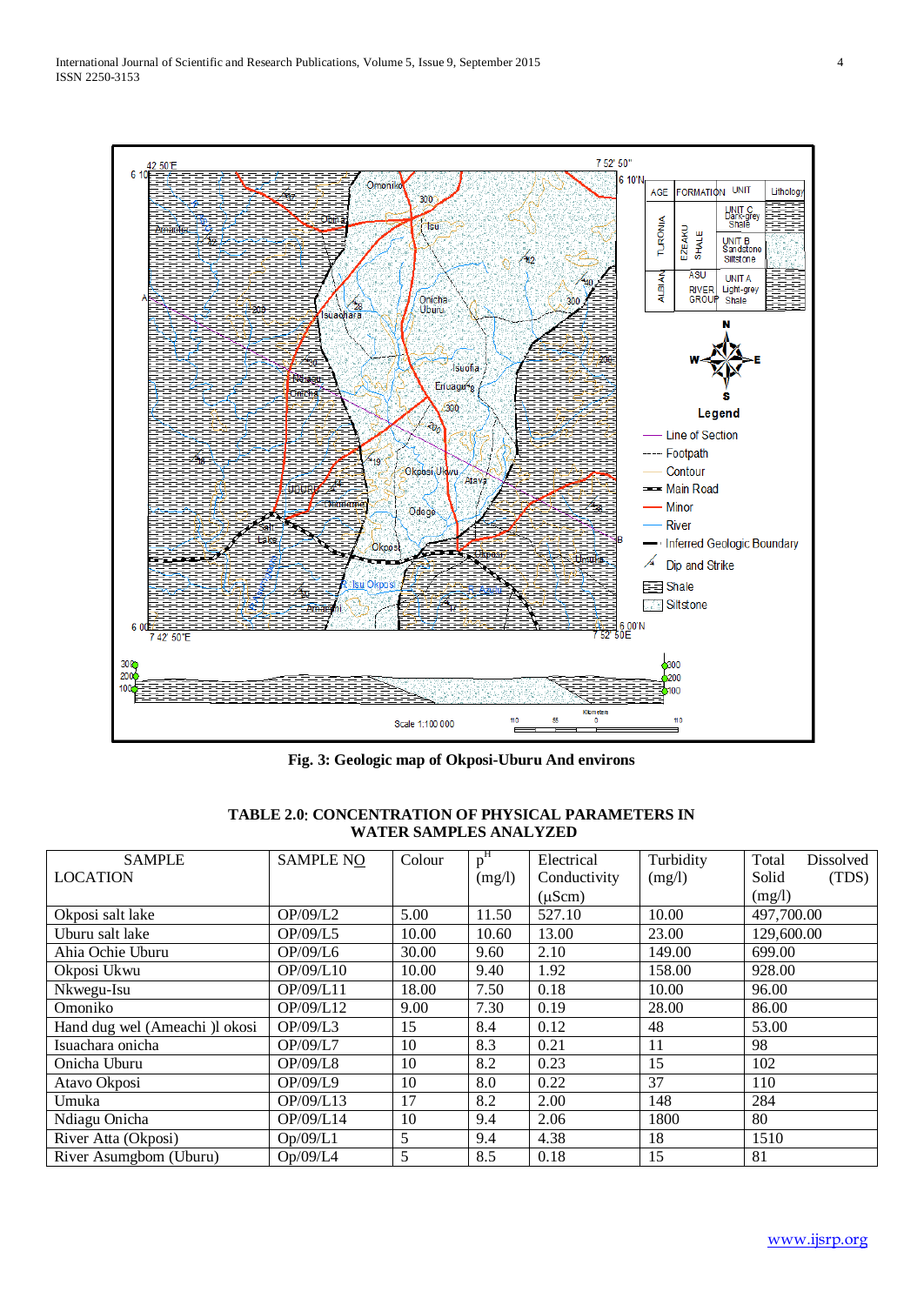# **TABLE 3.0**: **CONCENTRATION OF MAJOR CATIONS AND ANIONS IN WATER SAMPLES ANALYZED**

| S/N            | <b>SAMPLE LOCATION</b>   | <b>SAMPLE</b> | $Ca^{2+}$ | $\text{Mg}^{2+}$ | $Na^+ + k^+$ | $Fe2+$   | CI <sub>1</sub> | No <sub>3</sub> | $\text{So}_4^2$ | HCO <sub>3</sub> |
|----------------|--------------------------|---------------|-----------|------------------|--------------|----------|-----------------|-----------------|-----------------|------------------|
|                |                          | NUMBER.       | (mg/l)    | (mg/l)           | (mg/l)       | (mg/l)   | (mg/l)          | (mg/l)          | (mg/l)          | (mg/l)           |
|                | Ahia Ochie Uburu         | OP/09/L6      | 0.00      | 0.34             | 68.20        | 0.01     | 927.00          | 0.00            | 1.00            | 0.34             |
| 2              | Atavo Okposi             | OP/09/L9      | 0.02      | 2.62             | 54.9         | 0.02     | 0.01            | 0.00            | 1.00            | 2.82             |
| 3              | Hand dug wel (Ameachi )l | OP/09/L3      | 0.82      | 0.48             | 17.8         | 0.04     | 0.01            | 0.03            | 1.00            | 1.3              |
|                | okosi                    |               |           |                  |              |          |                 |                 |                 |                  |
| $\overline{4}$ | Isuachara onicha         | OP/09/L7      | 0.02      | 2.1              | 10           | 0.01     | 0.1             | 0.00            | 0.00            | 2.1              |
| 5              | Ndiagu Onicha            | OP/09/L14     | 0.02      | 2.00             | 18           | 0.01     | 0.1             | 0.01            | 0.00            | 1.58             |
| 6              | Nkwegu-Isu               | OP/09/L11     | 0.02      | 1.98             | 3.05         | 0.01     | 0.84            | 0.00            | 0.00            | 2.00             |
| $\overline{7}$ | Okposi salt lake         | OP/09/L2      | 274.50    | 990.00           | 1805.00      | 0.01     | 679.00          | 0.30            | 1.00            | 1204.50          |
| 8              | Okposi Ukwu              | OP/09/L10     | 0.87      | 0.38             | 7.00         | 0.01     | 822.00          | 0.00            | 1.58            | 096.00           |
| 9              | Omoniko                  | OP/09/L12     | 0.02      | 1.50             | 1.05         | 0.00     | 0.62            | 0.12            | 0.98            | 1.86             |
| 10             | Onicha Uburu             | OP/09/L8      | 0.01      | 2.2              | 8            | 0.01     | 0.11            | 0.00            | 0.00            | 2.24             |
| 11             | River Asumgbom (Uburu)   | Op/09/L4      | 1.22      | 3.02             | 52.1         | 0.01     | $\Omega$        | 0.12            | 3.00            | 4.24             |
| 12             | River Atta (Okposi)      | Op/09/L1      | 0.14      | 1.41             | 78.3         | $\theta$ | 235.5           | 0.03            | 1.00            | 1.55             |
| 13             | Uburu salt lake          | OP/09/L5      | 0.02      | 1.87             | 2,280.00     | 0.07     | 5,160.00        | 0.01            | 0.00            | 1.89             |
| 14             | Umuka                    | OP/09/L13     | 0.22      | 2.08             | 48.8         | 0.02     | 4.90            | 0.00            | 0.00            | 2.46             |

**TABLE 4**: **CONCENTRATION OF HALOGENS IN SOME OF THE WATER SAMPLES ANALYZED**

| <b>SMAPLE LOCATION</b>         | <b>SAMPLE</b>        | <b>Bromide</b> | Chloride (mg/l) | <b>Flouride</b> | Iodine (mg/l) |
|--------------------------------|----------------------|----------------|-----------------|-----------------|---------------|
|                                | <b>NUMBER</b>        | (mg/l)         |                 | (mg/l)          |               |
| Okposi salt lake               | OP/09/L <sub>2</sub> | 643.50         | 679.000         | 1.030           | 1014.000      |
| Uburu salt lake                | $OP/09/L_5$          | 1.06           | 5,160.000       | 0.500           | 0.001         |
| Ahia Ochie Uburu               | OP/09/L <sub>6</sub> | 0.88           | 927.000         | 0.000           | 1.180         |
| Okposi Ukwu                    | $OP/09/L_{10}$       | 0.90           | 822.000         | 0.000           | 1.900         |
| Nkwegu-Isu                     | $OP/09/L_{11}$       | 0.05           | 0.840           | 0.060           | 0.020         |
| Omoniko                        | $OP/09/L_{12}$       | 0.07           | 0.620           | 0.040           | 0.010         |
| Hand dug wel (Ameachi )l okosi | OP/09/L3             | 0.44           | 3.2             | 0.00            | 0.67          |
| Isuachara onicha               | OP/09/L7             | 0.06           | 0.9             | 0.08            | 0.04          |
| Onicha Uburu                   | OP/09/L8             | 0.07           | 2.4             | 0.07            | 0.04          |
| Atavo Okposi                   | OP/09/L9             | 0.86           | 5.6             | 0.58            | 1.45          |
| Umuka                          | OP/09/L13            | 0.78           | 4.9             | 0.54            | 1.24          |
| Ndiagu Onicha                  | OP/09/L14            | 1.00           | 528             | 0.08            | 0.03          |
| River Atta (Okposi)            | Op/09/L1             | 0.69           | 236             | 0.09            | 1.25          |
| River Asumgbom (Uburu)         | Op/09/L4             | 0.02           | 2.8             | 0.2             | 0.06          |

Hems (1989) also showed that rock deposits (geology) impose its chemistry on the groundwater system. These factors enhance inter/intra aquifer transfer of the chemical species in solution, giving rise to the formation of mixed groundwater of varying composition.

The evolutionary trend of hydrochemical facies in groundwater system reveals a sequence from bicarbonate to sulphate and chloride stages. These processes proceed very gradually since diffusion is a very slow process. This accounts for pockets of sulphate and bicarbonate waters in some places like Isu and Ndiagu Onicha respectively. The anion evolution sequence and the tendency for Total Dissolved Solute (TDS) to increase along the groundwater flow paths define the flow history of the water. The hydrogeochemical facies map (Fig 6 ) shows the various geochemical facies present in the study area. This depicts calcium bicarbornate facies at the northern parts and sodium chloride facies at the southern part with pockets of sodium facies in Umunuka – Okposi, Ezi-Okposi and Enuagu. The geochemical facies are inherent in the bedrocks. The calcium bicarbonate facies migrates from the carbonate – rich sandstones/siltstones and shales which underline the northern part while the sodium chloride facies in the southern parts emanates from the brine–loaded bedrocks and weathered/fractured shales which underlie the Okposi and Uburu area. Figure 4 is a tri-linear diagram of water types in the study area which shows the various percentage composition of major cations and anions contain in water. It shows high compositions of Cl,  $Ca^{2+}$ ,  $CO_3$  + HCO<sub>3</sub> and Na + K with low compoitions of  $Mg^{2+}$  and  $SO_4^2$ . This composition is imperative for the classification of the water into three water types ie

- a. Calcium bicarbonate
- b. Sodium chloride and
- c. Sodium/potassium bicarbonate.

Fig 5 shows the classification of the main anions and cations facies in terms of their major ionic percentage. This result shows that in the study area the

dominant cation types are calcium( $Ca^+$ ) and sodium (Na<sup>+</sup>) while the dominant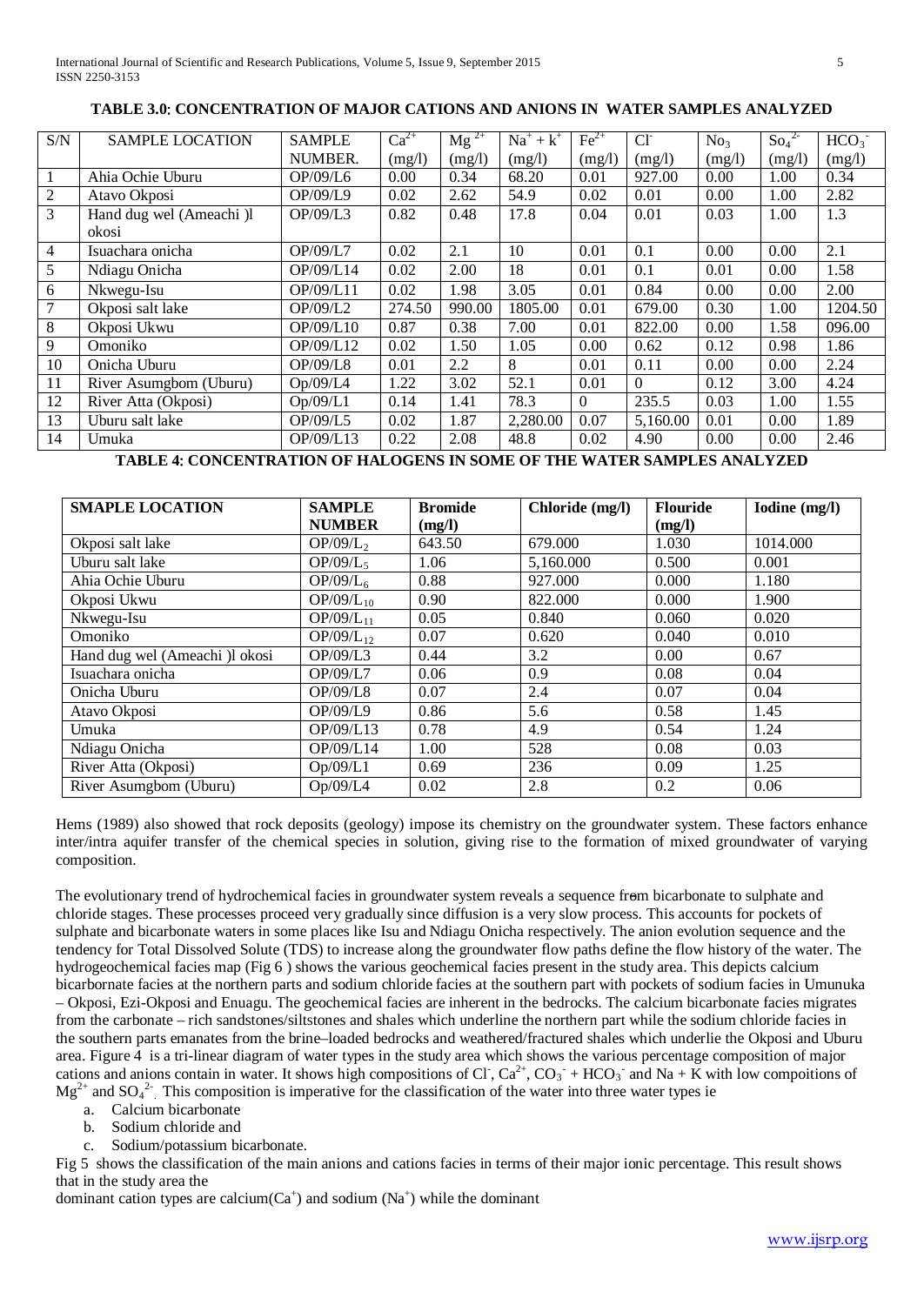anions are the bicarbonate  $(HCO<sub>3</sub>)$  and chloride (Cl ) ions. In comparison with the tri-linear diagram, this result shows that although magnesium (Mg<sup>+</sup>) and sulphate (SO<sub>4</sub>  $\bar{ }$ ) ions occur in the study area, they are minimal and do not occur as the dominant ions.



**FIG 4.0 TRILINEAR DIAGRAM SHOWING WATER TYPES IN THE STUDY AREA.**



**FIG 5.0 CLASSIFICATION OF ANIONS AND CATIONS FACIES IN TERMS OF MAJOR IONIC PERCENTAGE AND WATER TYPES, (AFTER MORGAN AND WINNER, 1962; BACK 1962.**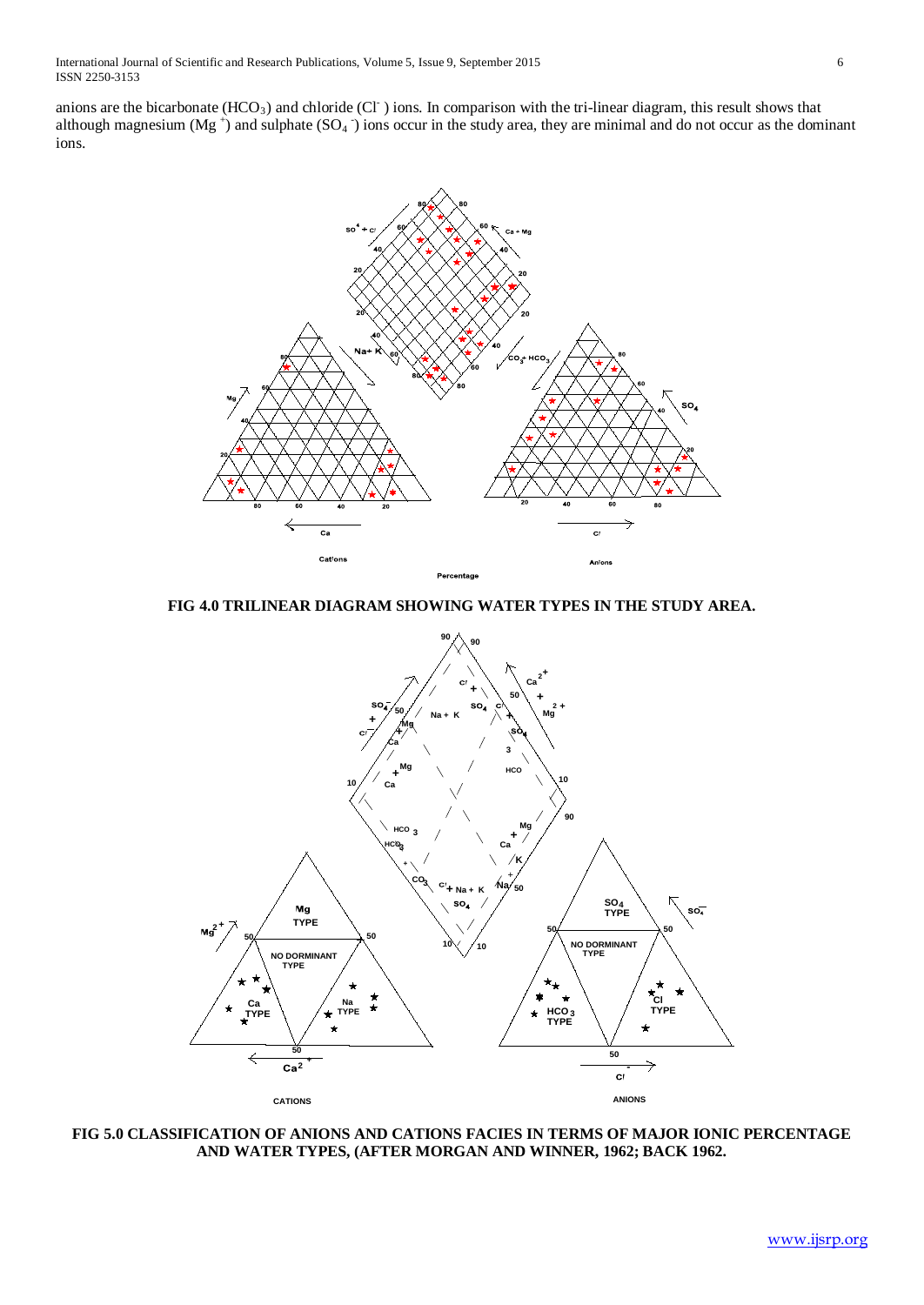

**Fig 6: WATER TYPES AND THEIR HYDROCHEMICAL FACIES.**

#### **VI. SUMMARY AND CONCLUSION**

The Geology and Hydrochemical investigation of Okposi and Uburu areas of Ohaozara and Environs of Ebonyi state was carried out.

Geologically, the area is underlain by shale, sandstones, siltstones and sandy shale. These sediments belong to the Asu River Group and Ezeaku Formation deposited in the Albian and Turonian times respectively. The salt waters may have been trapped during the regressive phases that occurred within these periods. They migrate through veins, faults and fractures, which characterize the sediments.

The concentration of the major cations such as  $Ca^{2+}$ ,  $Mg^{2+}$ ,  $Fe^{2+}$ ,  $K^+$ ,  $Na^+$ , and anions such as  $SO_4$ <sup>-</sup>,  $HCO_3$ <sup>-</sup>,  $CO_3$ <sup>-2</sup>, Cl<sup>-</sup>, and  $NO_3$ <sup>-</sup>. Cl- falls above the WHO recommended standard. This is linked to the high salinity of water resources in the area. There is high concentration of Ca<sup>2+</sup> and HCO<sub>3</sub><sup>-</sup>, low concentrations of Mg<sup>2+</sup> and SO<sub>4</sub><sup>2-</sup> in the recharge areas, while high concentration of Na<sup>+</sup>, Cl<sup>-</sup> ,  $K^+$  and HCO  $_3$  predominate in the discharge areas.

Hydrogeochemical classification of the water types indicates prevalence of calcium bicarbonate water in the northern parts, while sodium chloride and sodium/potassium bicarbonate waters exist in the southern parts of the study area. The distribution of these chemical constituents in the water resources of the area is in line with the groundwater flow pattern in the Cross River Basin and hydrochemical facies evolutionary trend. This study also shows that, the geology of the area has much effect on the hydrochemistry of the area.

#### **REFERENCES**

- 1. Back W., and Hanshaw, B. B., 1971. GeochemicalInterpretations of groundwater flow systems. Water Resources Bulletin. Volume 7, pp. 1008-1016..
- 2. Dalton, M.B and Upchurch, S.B., 1978. Interpretation of Hydrochemical facies by factor analysis. Groundwater Journal, volume 16, Number 4, pp. 228-223.
- 3. Drever, J.I. 1982. The geochemistry of natural waters.Prentice hall, Englewood Cliffs New Jersey. pp. 80-87
- 4. Egboka, B.C.E., and K.O. Uma 1985 Hydrogeochemistry,
- 5. contaminant transportation and tectonic effects in the Okposi-Uburu salt Lake area of Imo State, Nigeria. Water resources Journal of Hydrogeology Volume 36, number 2, pp. 205-221.
- 6. Freeze, R.A., and Cherry, J.A., 1979. Groundwater. Prentice-Hall, Englewood Cliffs, New Jersey. pp. 250-263.
- 7. Hems, J. D., 1989. Study and Interpretation of the chemical characteristics of natural water, water supply paper 2254, third edition, United States geological survey, pp 263.
- 8. Obasi, P. N**.** and Akudinobi, B. E. B; 2013.Hydrochemical Evaluation of Water Resources of the Ohaozara Areas of Ebonyi State, Southeastern Nigeria. Journal of Natural Sciences Research. 3 (3) 75 – 80pp